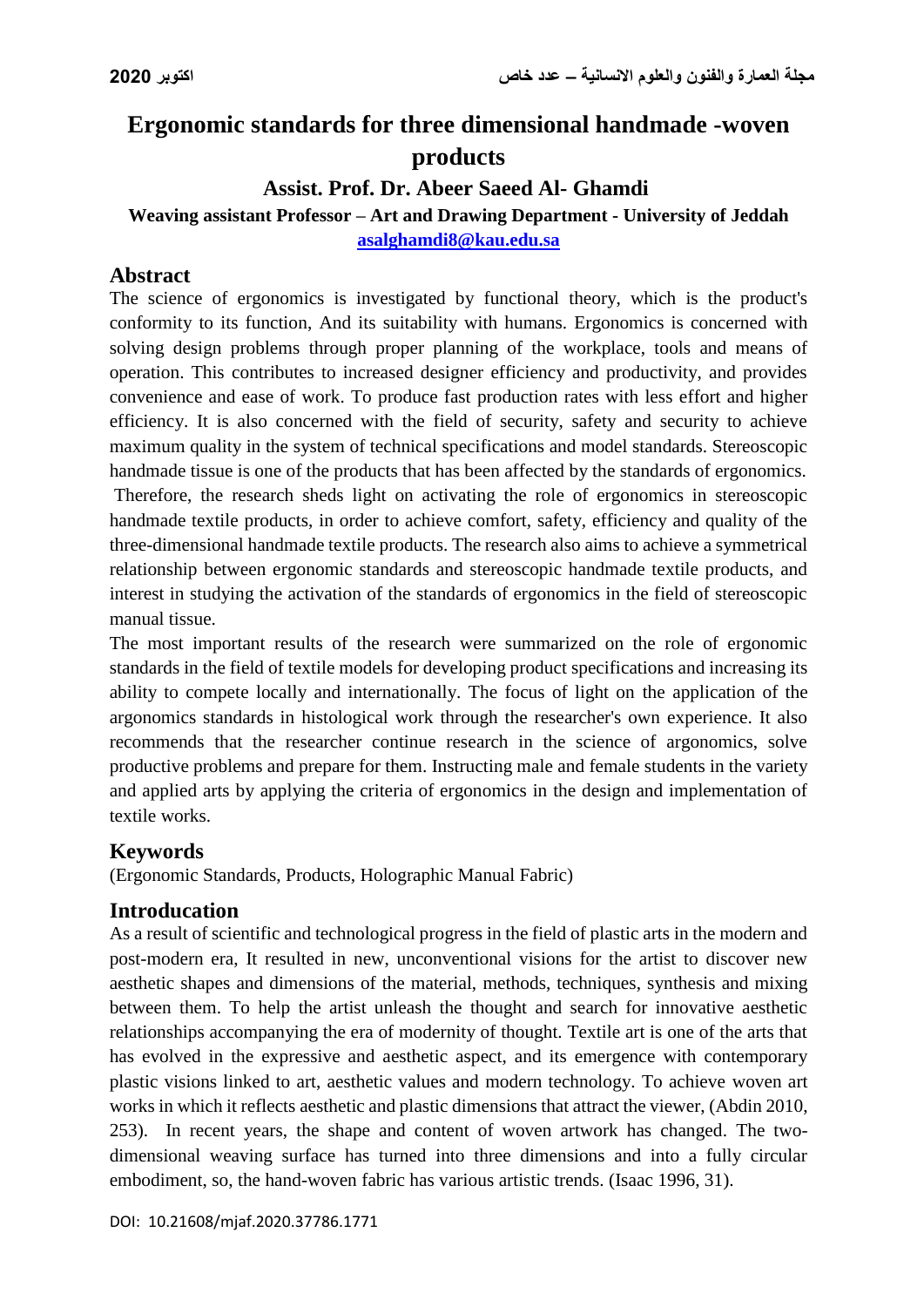Now, and with the development of technology, a new science has been explored the relationship between art and technology, arts and people. Human comfort was the main objective besides artistic taste. Among the most important of these sciences is the science of ergonomics to contribute as a main pillar in the plans of development and innovation, and its application in all areas of life to reach the highest human performance in the use of tools and equipment in the work environment to suit the nature of man and his needs. It is also a component of sustainable development. It revealed the relationship between the aesthetic and functional form of the products and the ergonomic criteria and the extent of their influence on increasing the demand for the product and raising its competitiveness. (Al-Hibri 2016, 169- 170)

In the field of weaving in general and stereoscopic weaving in particular, the researcher believes that there is a great importance for using the ergonomics standards in its design and implementation, and this is what the current research deals with.

#### **Research problem**:

The research problem is determined in the following question:

- How can ergonomic standards be implemented in the field of stereo hand weaving to achieve comfort, safety, efficiency and quality?

#### **Research imposition:**

The activation of the ergonomic standards in the stereoscopic weaving product supports efficiency, quality and safety factors.

### **Research aims:**

1- Achieving the equal relationship between ergonomic standards and stereoscopic handmade weaving products.

2- Activating the standards of ergonomics to achieve comfort, safety and quality in the field of stereoscopic hand weaving.

#### **Research importance:**

1- Enhancing the developmental capabilities of hand weaving designers in the field of ergonomics to design and develop holographic hand-woven products.

2- Attention to achieving ergonomic standards in the field of hand weaving to increase its ability to compete locally and globally.

#### **Research methodology: theoretical framework**

The research deals with three axes, as follows:

- The first axis deals with the concept of ergonomics and its importance in product design and development processes.
- The second axis deals with the definition and types of stereoscopic hand weaving.
- The third axis deals with the criteria of ergonomics in hand weaving.

#### **Practical framework:**

The descriptive analytical method follows the works of stereoscopic weaving artists and the extent of application of ergonomic criteria. The research also follows the experimental approach through the researcher's practical experience.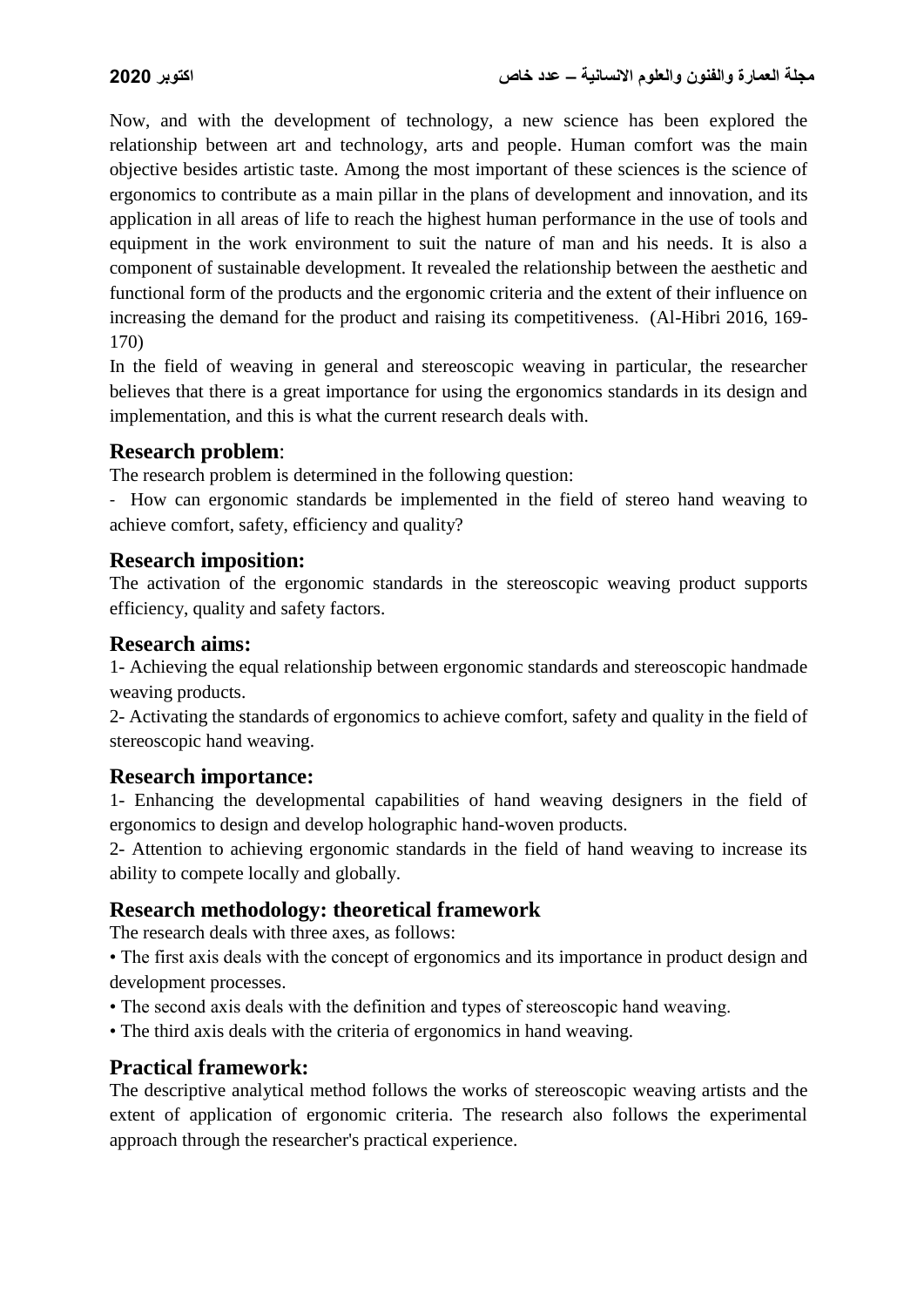The researcher has been interested in the implementation of the technically and technologically woven art in terms of internal and external space and the three-dimensional stereoscopic weaving form, the emergence of animated weaving work with multiple levels of stereoscopic formation with more than one design and more movement, which is seen in more than one angle, and activation of all parts of the technical work through dynamics Formality and formality, and by the end of the work the third dimension and embodiment were achieved with an integrated vision of weaving work in terms of balance between form and space, to enrich the vision of the woven form with distinct thought and performance.

**The applied experience of the researcher**